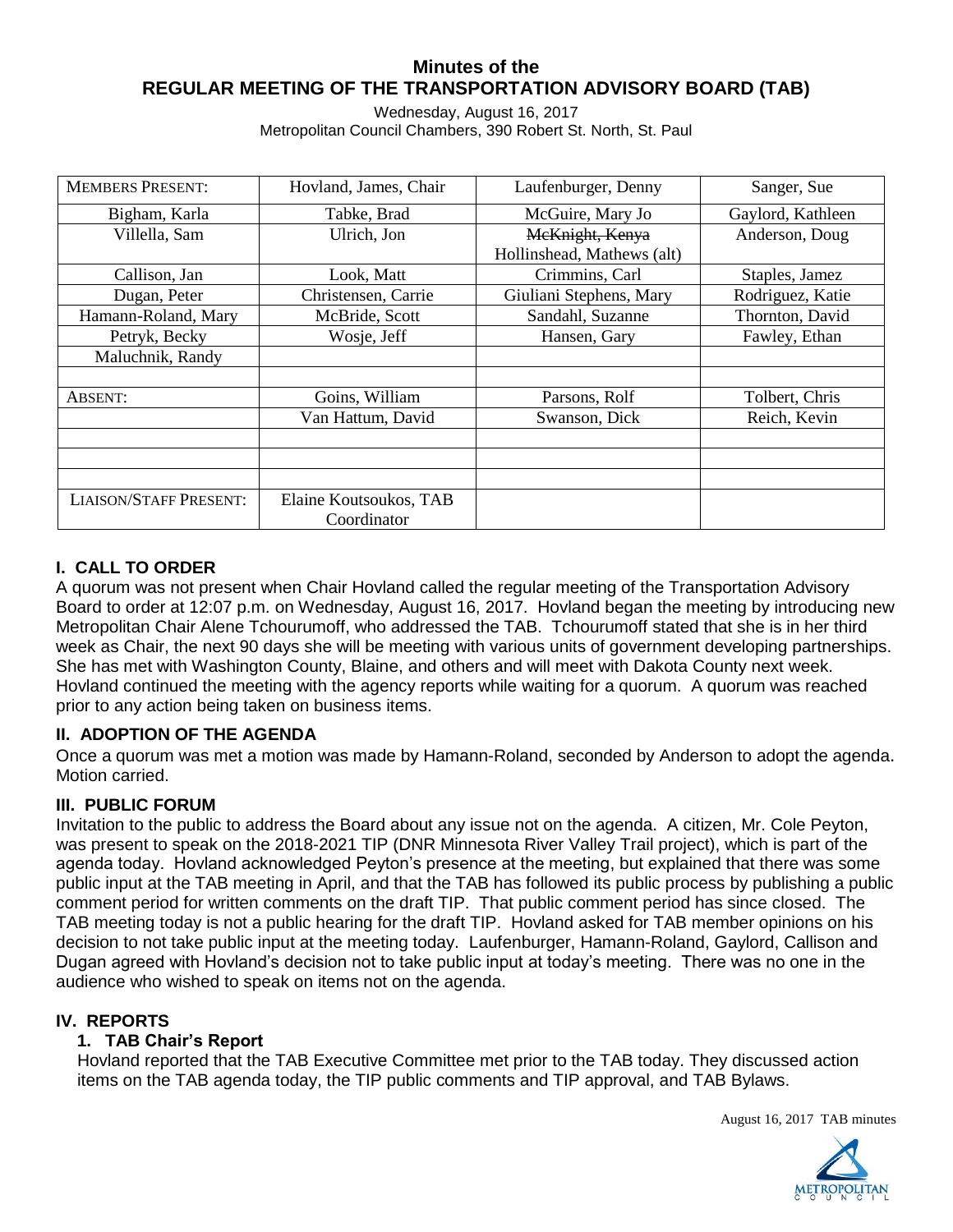### **2. Agency Reports** (MnDOT, MPCA, MAC and Metropolitan Council)

### MnDOT: Scott McBride – reported:

Two celebrations were held for the St. Croix River Crossing bridge - one for the new bridge opening and one for the closing of the historic lift bridge in Stillwater.

The Lake Street/35W project has been awarded. The biggest impacts this year in the fall will be the closure of Franklin Ave. over 35W and Portland over 35W/94. The bigger impacts will start next year and will go for the next 4 years. McBride encouraged members to sign up for email updates from MnDOT if they travel 35W from  $42<sup>nd</sup>$  to downtown or 194 right at downtown. In answer to an inquiry from Callison, McBride said that the 169 project is on schedule, and maybe even ahead of schedule – no firm date available.

MPCA: No report – not present at the time the agency reports were given.

### MAC: Carl Crimmins – reported:

His report from last meeting stating that road construction at the airport would be complete on 8/06 was in error. It should have stated that the exit from the parking ramps and the new pay booths will be complete on 8/06. The hotel construction is on schedule. The new website is working well. Customers can check parking availability, flight times, security line wait times, etc.

### Metropolitan Council: Katie Rodriguez – reported:

The Metro Council voted to raise fares. 6,000 comments were received regarding the fare increase, most against, but this is a necessary step to ensure a healthy transit system in the region. The increases will take effect 10/01 (\$.25 across the board, \$.50 for Metro Mobility, and an increase to Transit Link to bring those fares consistent with Metro Mobility's pricing).

Progress is continuing on SWLRT. Freight agreements will be considered at tonight's Council meeting. Bids were opened yesterday on the Civil Construction package. Four bids were received ranging from approximately \$1B to \$800M. The next step is for staff to determine the low responsive bidder. Look asked if awarding the Civil Construction package is contingent upon receiving federal funds. Rodriguez stated that the Metro Council will sort through the bids at the same time that they apply for the federal funding. Look noted that this iswas told that it was a prudent risk. Sanger also asked whether there is language in the bid specs stating that federal funding must be approved before the bids are awarded. Metropolitan Transportation Services Director Nick Thompson came forward and stated that the sequencing of these projects is that Metro Council would accept bids, then request Letters of No Prejudice (LONP) from the federal government. This is the same process that was followed on other projects (Northstar, Blue Line, Green Line) as prescribed by the FTA. There are steps built into the contracting process to manage some of the risk.

## **3. TAB Bylaws Committee**

Hamann-Roland reported that the committee will meet before the September TAB meeting with the goal of bringing a first reading to the TAB at the September meeting.

## **4. Technical Advisory Committee Meeting Report**

TAC Chair Steve Albrecht reported he has nothing to add other than what is on the agenda at TAB today.

## **V. CONSENT ITEMS**

Motion by Gaylord, seconded by Crimmins and carried to approve the minutes from the July 19, 2017 TAB meeting.

## **VI. ACTION ITEMS**

1. 2017-22: Streamlined TIP Amendment: Heywood Garage Modernization, Metro Transit Albrecht presented this item. There were no questions. Motion by Hamann-Roland, seconded by Rodriguez:



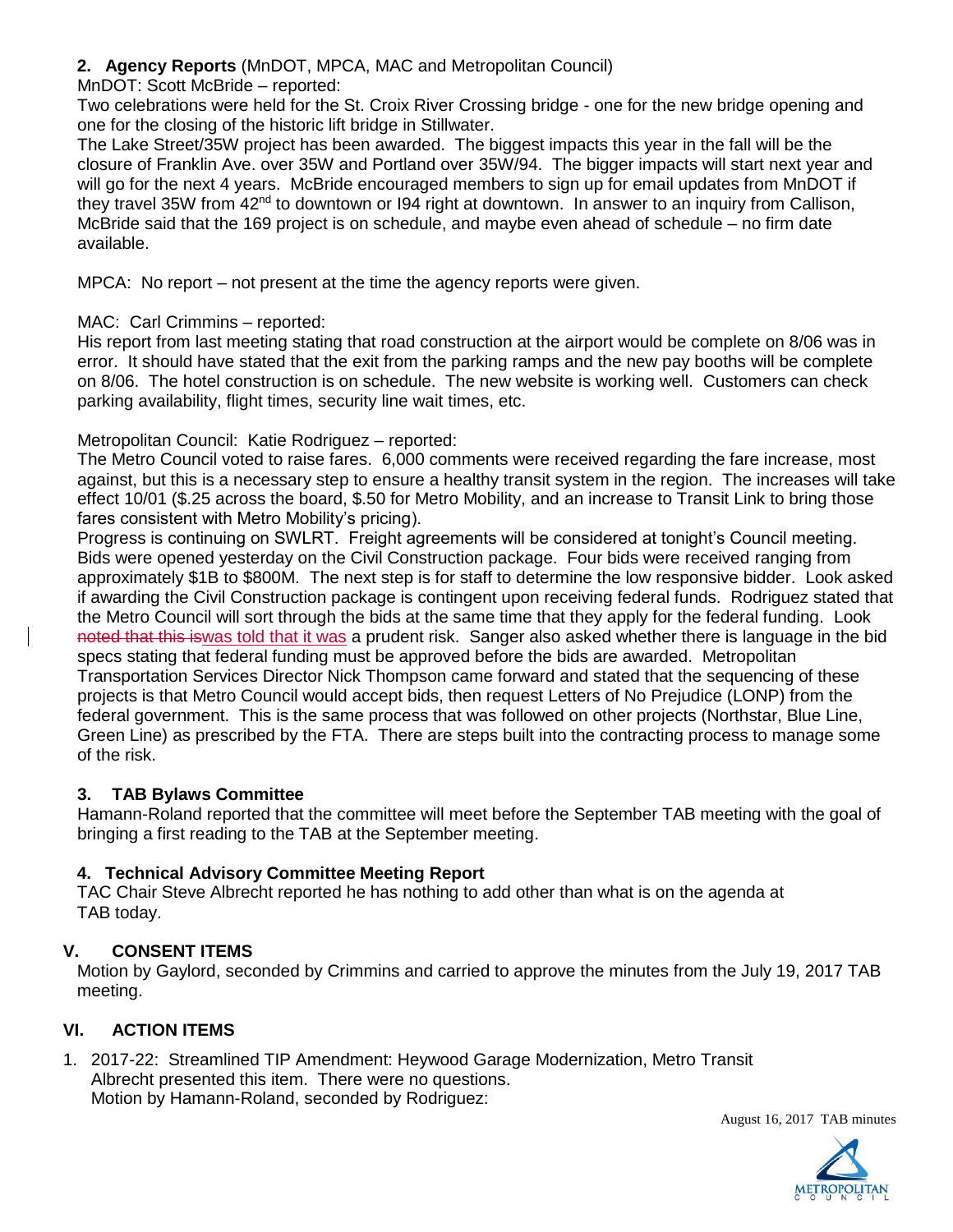That the Transportation Advisory Board adopt the amendment into the 2017-2020 TIP to add a project modernizing the Heywood bus garage (SP# TRS-TCMT-17AZ). Motion passed.

2. 2017-23: Streamlined TIP Amendment: US 169 Traffic Management System, MnDOT Albrecht presented this item and made one correction – that MnDOT is the requestor and not Metro Transit. There were no questions.

Motion by Laufenburger, seconded by McBride:

That the Transportation Advisory Board adopt the amendment into the 2017-2020 TIP to adjust the scope, description, and mileage of MnDOT's US 169 traffic management system project (SP# 2772-112). Motion passed.

3. 2017-20: Public Comment Report on draft 2018-2021 TIP Albrecht explained the next two items (2017-20 & 2017-21). The first item is to accept the public comment report and the second is to adopt the TIP and the public comment report. Metropolitan Transportation Services Senior Planner Joe Barbeau presented this item.

Callison asked for clarification of the summary. The summary for the DNR Trail project says 10 residents (or *12*?) commenting; Barbeau stated that 10 comments came in before the deadline and two came after the deadline. Likewise for the statement about 9 of 10 or (*11 of 12?)* comments…. Barbeau will correct the TIP Public Comment Report. The correct numbers are in italics. Two comments were received after the closing of the public comment period and were included in the public comment report as 11 & 12.

Motion by Hamann-Roland, seconded by Callison:

That the Transportation Advisory Board accept the 2018-2021 Transportation Improvement Program (TIP) Public Comment Report.

Discussion followed concerning whether comments received after the closing should be included. Giuliani-Stephens noted that in order to follow the process that the TAB has in place, and after discussion to not allow public comment at the TAB today, then the two comments received after the closing should not be included in the report. She offered an amendment to the motion:

Motion by Giuliani-Stephens, seconded by Laufenburger, to amend the motion to exclude the late comments (11 & 12) from the public comment report. Motion to amend the motion passed.

A vote was taken on the main motion as amended:

That the Transportation Advisory Board accept the 2018-2021 Transportation Improvement Program Public Comment Report (the report is amended to exclude the late comments 11 & 12). Motion passed.

4. 2017-21: Final 2018-21 TIP

Metropolitan Transportation Services Senior Planner Joe Barbeau presented this item. Hovland asked if there is a public hearing for the TIP before Metropolitan Council action. There is not. The Metro Council does not have the ability to line item projects from the TIP individually. They can either approve or not approve the entire TIP. If they do not approve the TIP, it would come back to the TAB.

Motion by Tabke, seconded by McBride:

That the Transportation Advisory Board adopt the 2018-2021 Transportation Improvement Program (TIP) inclusive of changes approved in the public comment report.

Motion by Hamann-Roland, seconded by McGuire: That the Minnesota Valley Trail Project be removed from the proposed 2018-2021 TIP for further study.

August 16, 2017 TAB minutes

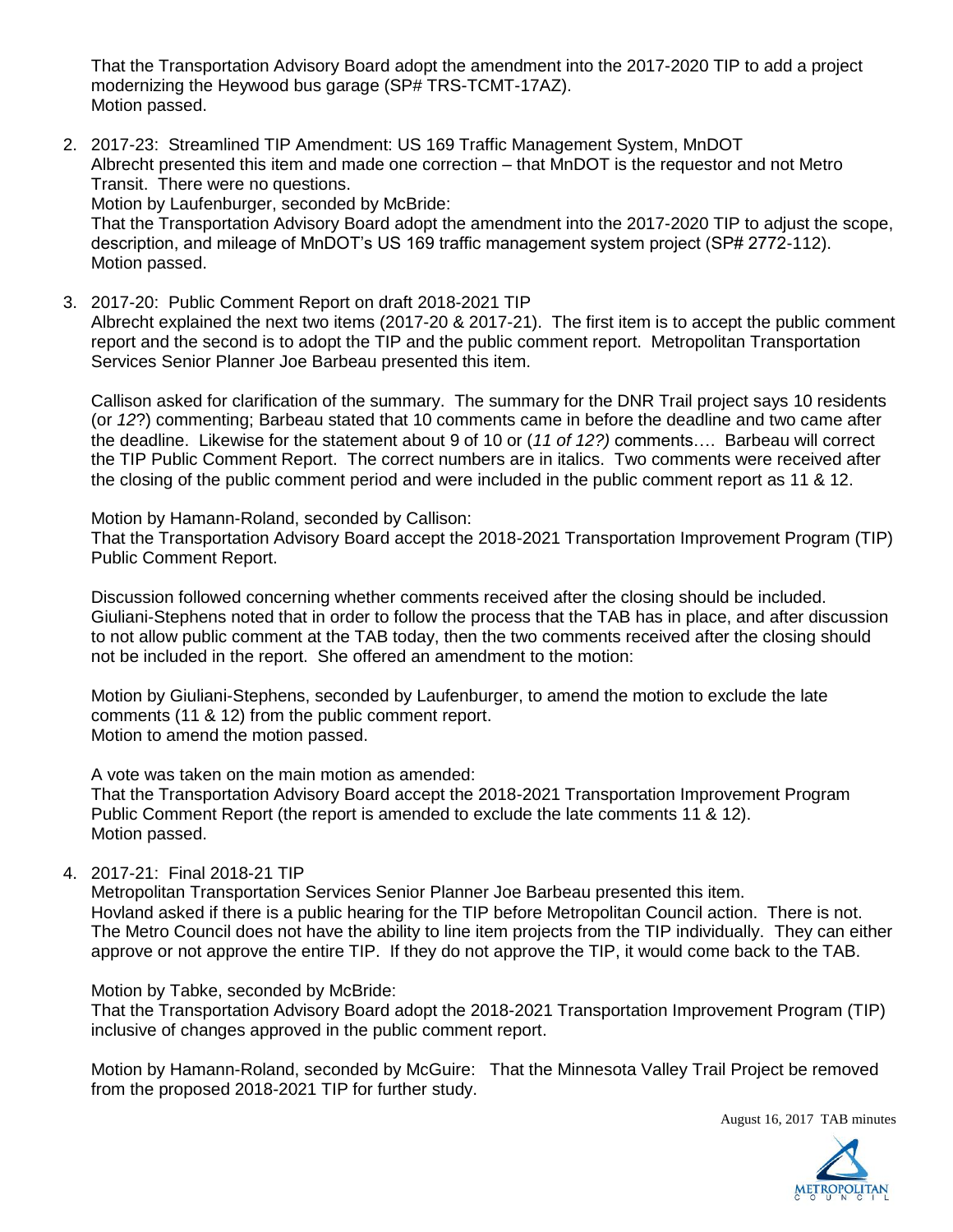There was extensive discussion both after the original motion made by Tabke and after the amendment to the motion made by Hamann-Roland. Discussion included the timing of recognition of the error in the cost estimates of the Minnesota Valley Trail, whether the error was good faith or deliberate, sources of funding to make up the difference, scoring difference in the cost-effectiveness and other projects in the overprogramming category, whether TAB action either way (accept MN Valley Trail or remove MN Valley Trail) will set a precedence, need for a process to deal with these issues in the future.

Petryk called the question. The TAB voted on calling the question. The vote passed to call the question.

Members then voted on the amendment (motion by Hamann-Roland, seconded by McGuire) to the original motion as restated by Hamann-Roland:

That the Minnesota Valley Trail Project be removed from the proposed 2018-2021 TIP for further study. A vote was taken on the amendment to the motion. Motion passed 14 yes, 11 no.

A vote was then taken on the original motion (made by Tabke, seconded by McBride) amended: That the Transportation Advisory Board (TAB) adopt the 2018-2021 Transportation Improvement Program (TIP), inclusive of the changes in the public comment report, as amended (amendment to remove the Minnesota Valley Trail Project).

Motion passed with two members voting no.

- 5. 2017-18: 2018 Unified Planning Work Program (UPWP) Albrecht introduced this item and Metropolitan Transportation Services Senior Planner Katie White who presented this item. There were no questions. Motion by Look, seconded by Laufenburger: That the Transportation Advisory Board (TAB) adopt the 2018 Unified Planning Work Program (UPWP) for the Twin Cities Metropolitan Area. Motion passed.
- 6. 2017-19: Crystal Airport Long Term Comprehensive Plan Albrecht presented this item. Metropolitan Transportation Services Senior Planner Russ Owen was present to answer any questions from members. There were no questions. Motion by Crimmins, seconded by Anderson: That the TAB determine that the Final Draft Crystal Airport 2015 LTCP has a multi-city impact as well as conforms to the Council systems and is consistent with Council policies. Motion passed.

## **VII. INFORMATION AND DISCUSSION ITEMS**

1. ADA Transition Plan

Metropolitan Transportation Services Senior Planner Heidi Schallberg presented on the Americans with Disabilities Act (ADA) Transition Requirements for Federal Funding – Local Agencies (included handout).

2. Transportation Demand Management Summary Report

Metro Transit Manager Commuter Programs, Marketing & Communications Theresa Cain presented this item. Sanger asked what metrics are used to evaluate the TDM programs to figure out if they actually help traffic flow better. Cain responded that each has different approach to TDM. In most cases we are looking for evidence that they are taking vehicles off the roadway, with a priority on peak period vehicles. For some entities it might be getting more people on transit (working with their employers letting them know about different pass programs, carpool programs, or vanpool programs). Hollingshead stated he would like a separate report in the future about the school pass program.

3. Regional Solicitation Criteria, Pedestrian, and Safe Routes to School Applications